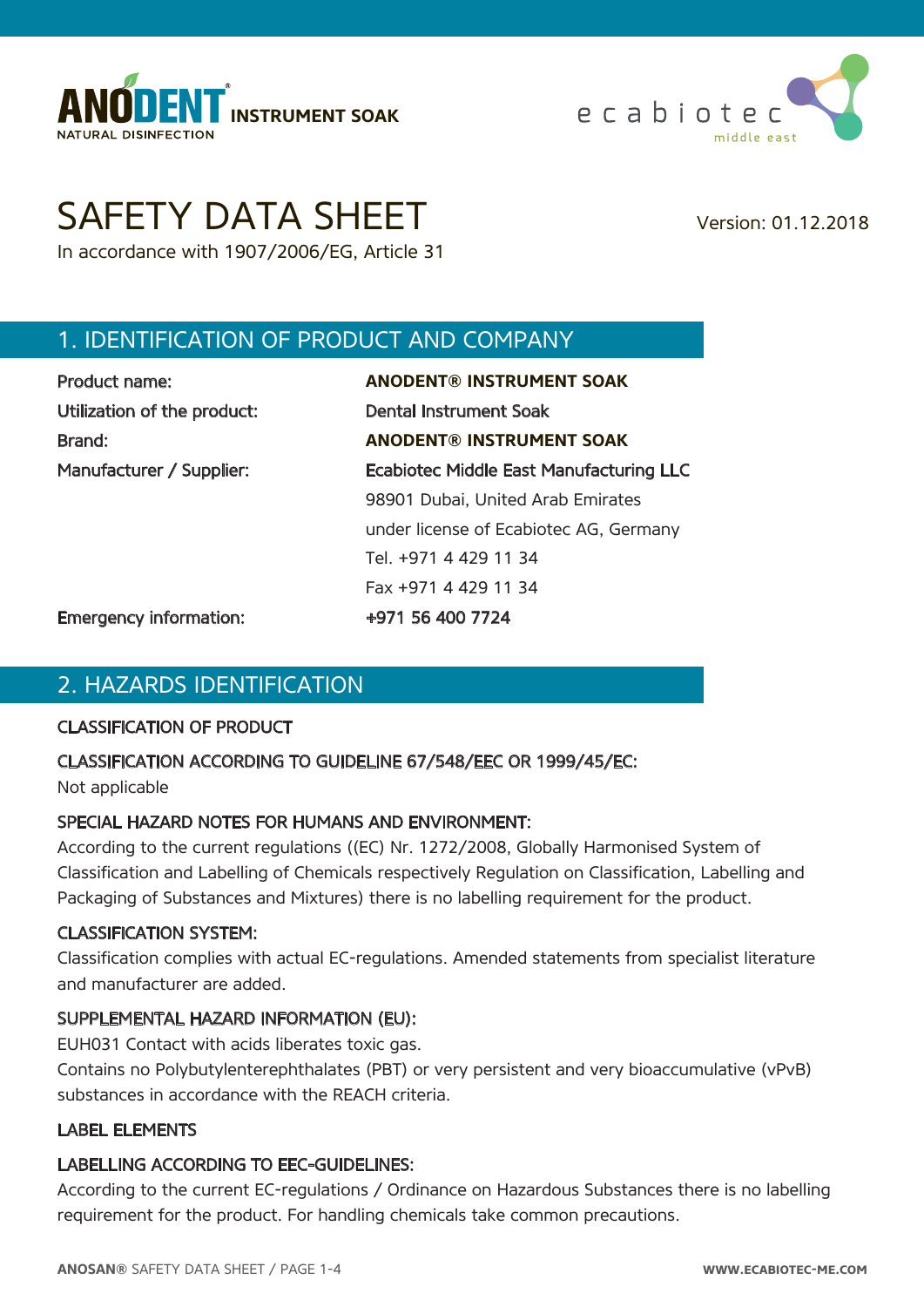



## 3. COMPOSITION / SPECIFICATIONS REF. THE INGREDIENTS

#### CHEMICAL CHARACTERIZATION

Description:

| <b>Mixture</b>                 |  |
|--------------------------------|--|
| Film at an active and the Home |  |

Ingredients: Electrochemically activated table salt solution,  $pH 7 - 8$ 

| Component                                                | Concentration                     | Cas-Nr.   | Labelling | R-phrases |
|----------------------------------------------------------|-----------------------------------|-----------|-----------|-----------|
| Sodium hypochlorite NaOCl                                | $0,02 - 0,08 %$<br>200 - 800 mg/L | 7681-52-9 |           |           |
| Sodium chloride NaCl                                     | 0,8 %<br>$8,0$ g/L                | 7647-14-5 |           |           |
| Water H2O                                                | > 99%                             | 7732-18-5 |           |           |
| Sum parameter                                            |                                   |           |           |           |
| Active chlorine released<br>from hypochlorous acid NaOCI | $200 - 800$ mg/L                  | 7790-92-3 |           |           |
| ORP (Ag/AgCI-electrodes)                                 | $+750 - +950$ mV                  |           |           |           |

Additional references: None

#### 4. FIRST AID MEASURES

| General advice:          | No special measurements required                                       |
|--------------------------|------------------------------------------------------------------------|
| In case of eye contact:  | In case of unpleasing sensations rinse thoroughly with plenty of water |
| In case of skin contact: | In case of unpleasing sensations rinse with water                      |
| If inhaled:              | Not applicable                                                         |
| If swallowed:            | Drink plenty of water                                                  |
| Note for physicians:     | Not applicable                                                         |

#### 5. FIREFIGHTING MEASURES

Suitable extinguishing media: Not applicable, product doesn't burn Unsuitable extinguishing media: None Spezial protective equipment: None Special risks during fire-fighting: None Further information: None

## 6. ACCIDENTAL RELEASE MEASURES

Personal precautions: Avoid contact with eyes protective equipment: None, dilute product with water Environmental precautions: No special measurements requested Methods and materials for containment and cleaning up: Rinse with water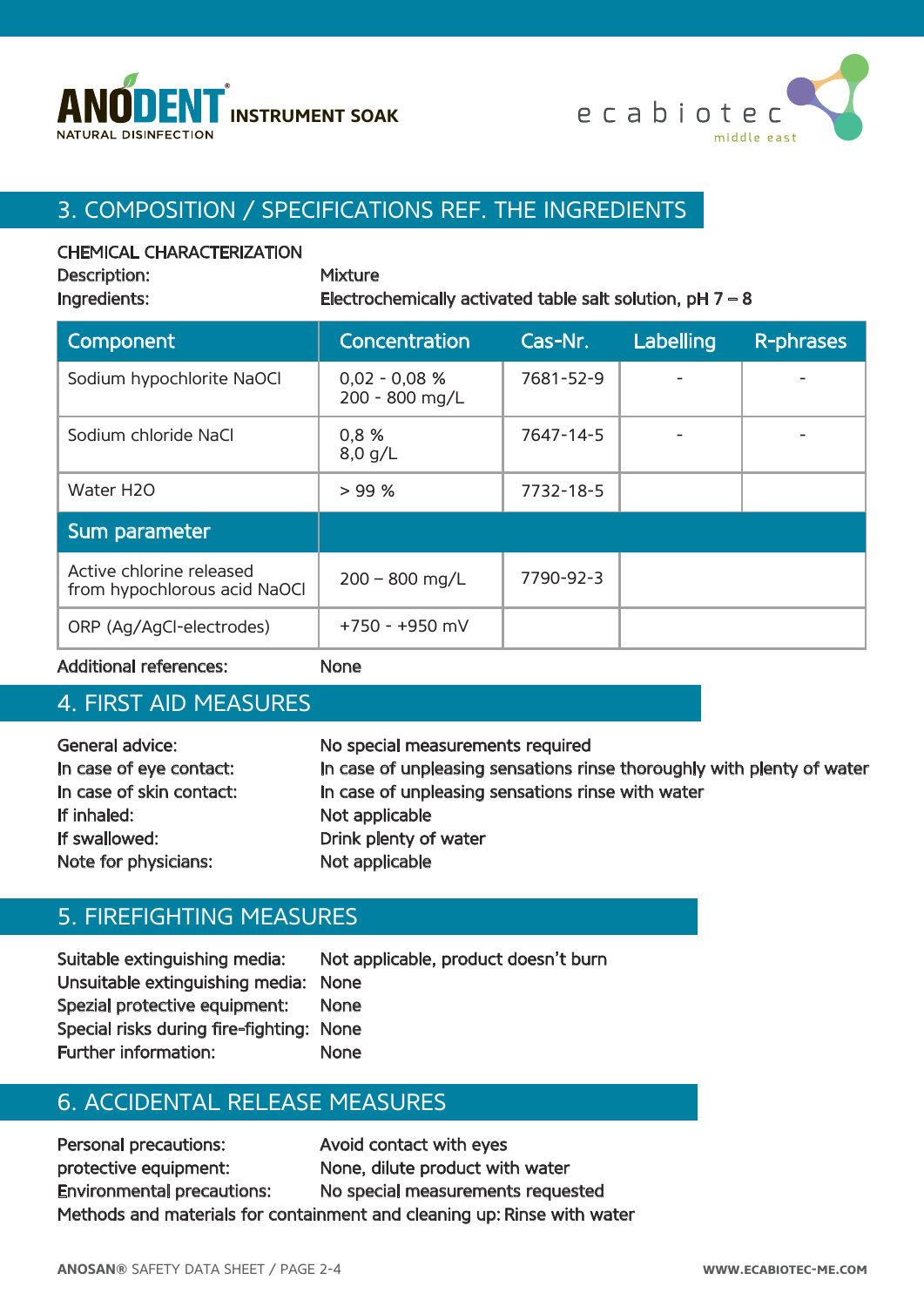



## 7. HANDLING AND STORAGE

| Precautions for safe handling:                          | Avoid contact with eyes                                                                          |
|---------------------------------------------------------|--------------------------------------------------------------------------------------------------|
| Conditions for safe storage:                            | Store at room temperature, keep containers closed                                                |
| Requirements for storage rooms: No special requirements |                                                                                                  |
| Note for clustering:                                    | Do not store near acids.                                                                         |
|                                                         | Recommended storage conditions: Protect from solar irradiation and freezing, recommended storage |
|                                                         | temperature 5 to 25°C                                                                            |

#### 8. EXPOSURE CONTROLS/PERSONAL PROTECTION

| Respiratory protection:     | Appropriate engineering controls: Handle in accordance with good industrial hygiene and safety practice.<br><b>Needless</b> |
|-----------------------------|-----------------------------------------------------------------------------------------------------------------------------|
| Skin protection:            | Nitrile rubber gloves during long-lasting handling of undiluted product<br>are recommended, apart from that needless.       |
| Eye protection:             | Wear goggles                                                                                                                |
| <b>Body Protection:</b>     | <b>Needless</b>                                                                                                             |
| <b>General precautions:</b> | Wash hands before breaks and at the end of workday.                                                                         |

## 9. PHYSICAL AND CHEMICAL PROPERTIES

| Appearance:                           | <b>Fluid</b>   |
|---------------------------------------|----------------|
| Color:                                | <b>Without</b> |
| Odour:                                | Faint odd      |
| pH at 25°C:                           | $7.0 - 8.0$    |
| Melting point °C:                     | 0 to -3        |
| Boiling point °C:                     | 95 to 10       |
| Flash point °C:                       | Not appl       |
| Flammability °C:                      | Not appl       |
| Self-flammable:                       | Not self-      |
| <b>Oxidizing properties:</b>          | No fire a      |
| Lower explosive limit (Vol. %):       | Not appl       |
| Upper explosive limit (Vol. %):       | Not appl       |
| Density at 25°C (g/cm <sup>3</sup> ): | 1,001 to       |
| Water solubility:                     | Complete       |

## hout color it odour  $\overline{5}$  0 100 applicable applicable self-flammable fire accelerant applicable applicable 01 to 1,004 npletely miscible

## 10. STABILITY AND REACTIVITY

Chemical stability: 24 months (unopend at 20°C) Incompatible materials: Avoid contact with acids

Hazardous decomposition products: No hazardous decomposition products